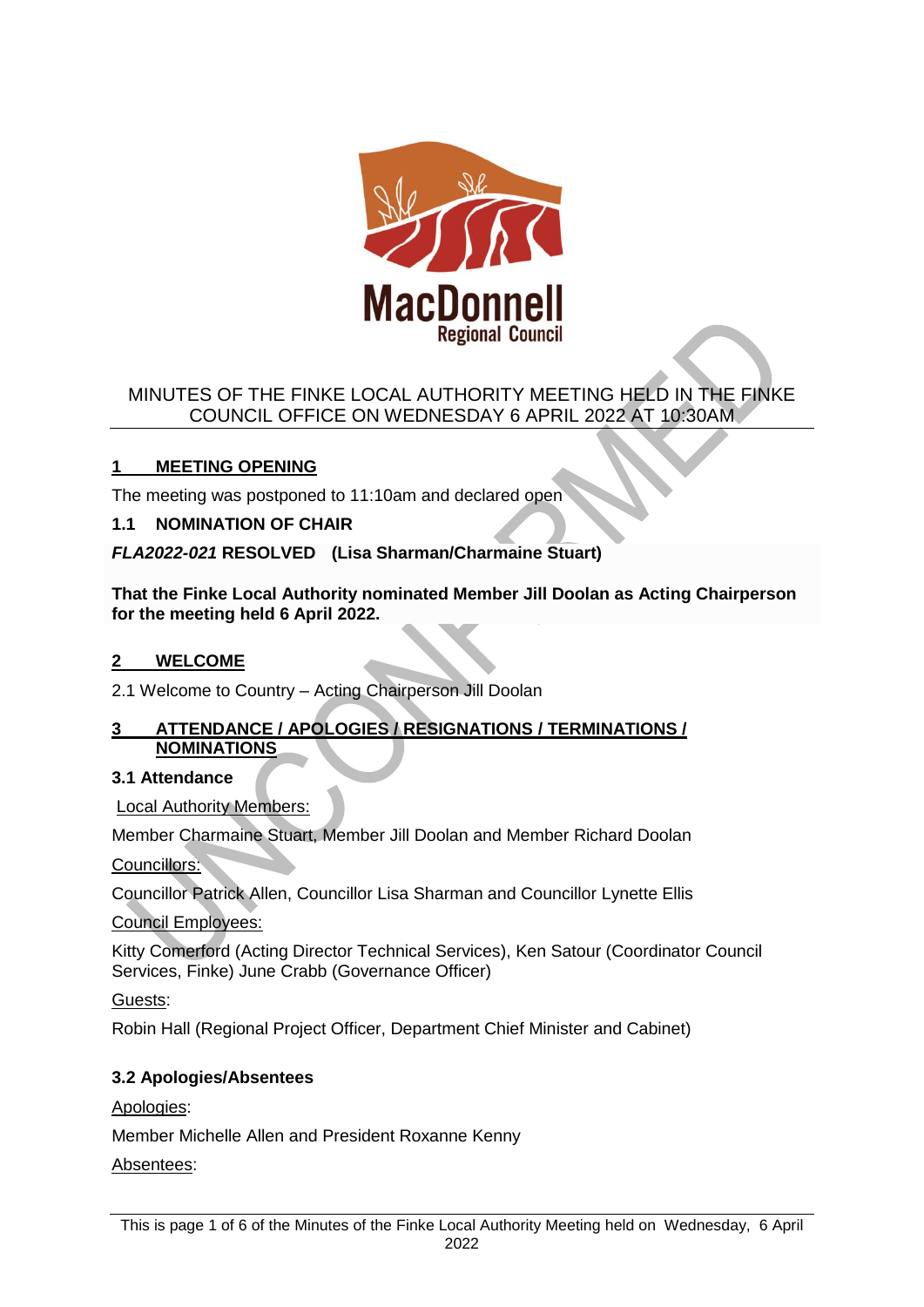Chair Michael Ferguson, Member Rosemary Matasia, Member Shawn Doolan and Councillor Annie Young.

# **3.1 & 3.2 ATTENDANCE/APOLOGIES/ABSENTEES**

*FLA2022-022* **RESOLVED (Patrick Allen/Lynette Ellis)**

**That the Finke Local Authority:**

- **a) noted and accepted the attendance and apologies to the meeting;**
- **b) noted that the apology given by Councillor Annie Young was not accepted and requests that the Councillor makes an effort to attend future meetings;**
- **c) noted that Member Shawn Doolan had not attended any Local Authority meetings since his membership was endorsed at the Council meeting held 17 December 2021.**

**3.3 Resignations** 

**NIL** 

**3.4 Terminations**

**3.4 TERMINATION OF MEMBERSHIP**

*FLA2022-023* **RESOLVED (Patrick Allen/Richard Doolan)**

**That the Finke Local Authority revoked the membership of Shawn Doolan for being absent without permission from two consecutive Local Authority meetings.**

**3.5 Nominations**

## **3.5.1 NOMINATION OF LOCAL AUTHORITY MEMBER**

*FLA2022-024* **RESOLVED (Patrick Allen/Lisa Sharman)**

**That the Finke Local Authority:**

- **a) noted that a vacancy was created due to Shawn Doolan's membership being revoked; and**
- **b) recommended that community nominations be kept open for 21 days.**

## **4 COUNCIL CODE OF CONDUCT**

**4.1 CODE OF CONDUCT**

*FLA2022-025* **RESOLVED (Lynette Ellis/Patrick Allen)**

**That the Finke Local Authority noted the Council Code of Conduct.**

### **5 CONFIRMATION OF PREVIOUS MINUTES**

**5.1 COMFIRMATION OF LA PREVIOUS MINUTES**

*FLA2022-026* **RESOLVED (Charmaine Stuart/Lisa Sharman)**

**That the Minutes of the Finke Local Authority of 19 January 2022 be adopted as a resolution of Finke Local Authority.**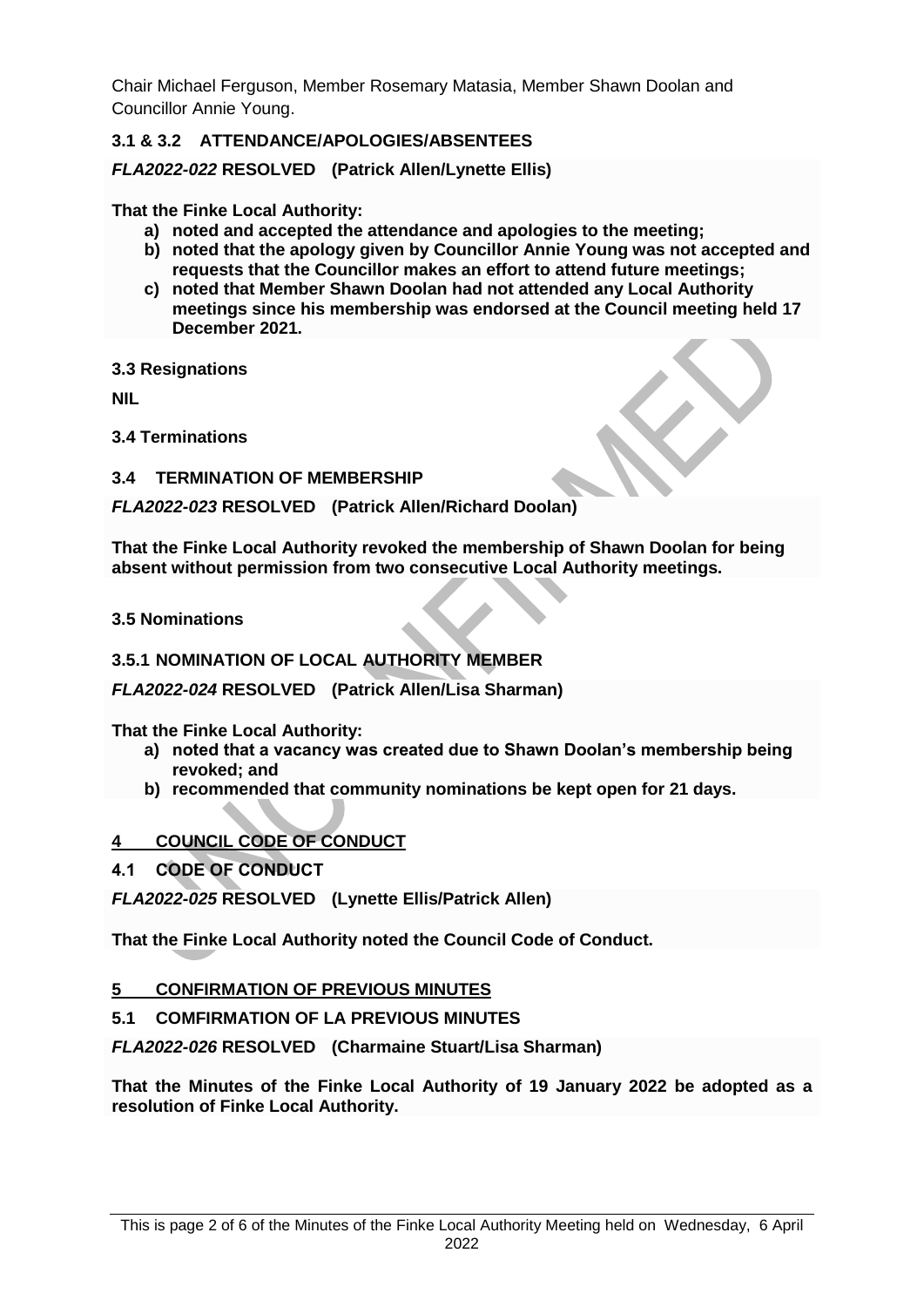## **6 ACCEPTANCE OF THE AGENDA AND NOTIFICATIONS OF GENERAL BUSINESS AND NON-COUNCIL BUSINESS ITEMS**

# **6.1 PAPERS CIRCULATED AND RECEIVED**

*FLA2022-027* **RESOLVED (Patrick Allen/Lisa Sharman)**

**That the Finke Local Authority noted the that the papers circulated were received for consideration at the meeting**

# **6.2 NOTIFICATION OF MATTERS RAISED IN GENERAL COUNCIL BUSINESS**

*FLA2022-028* **RESOLVED (Charmaine Stuart/Lisa Sharman)**

**That the Finke Local Authority noted that the members did not provide any notification of matters to be raised in General Council Business.**

# **6.3 NOTIFICATION OF MATTERS RAISED IN GENERAL NON-COUNCIL BUSINESS**

*FLA2022-029* **RESOLVED (Patrick Allen/Charmaine Stuart)**

**That the Finke Local Authority noted that the members the discussion items raised as follows:**

**1. Telstra Mobile Service**

# **7 CONFLICT OF INTEREST**

# **7.1 CONFLICT OF INTERESTS**

*FLA2022-030* **RESOLVED (Lynette Ellis/Charmaine Stuart)**

**That the Finke Local Authority noted the Conflict of Interest policy.**

# **7.2 MEMBERS DECLARATION**

*FLA2022-031* **RESOLVED (Lynette Ellis/Charmaine Stuart)**

**That the Finke Local Authority declared no conflict of interest with the meeting agenda.**

# **8 DEPUTATIONS / GUEST SPEAKERS**

*Nil* 

# **9 LOCAL AUTHORITY REPORTS AND CORRESPONDENCE**

# **9.1 ACTION REGISTER**

## **EXECUTIVE SUMMARY:**

This report provides a running list of Local Authority action items as reported in previous meetings.

## *FLA2022-032* **RESOLVED (Richard Doolan/Charmaine Stuart)**

## **That the Finke Local Authority:**

**a) noted the progress reports on actions from the minutes of previous meetings as received;**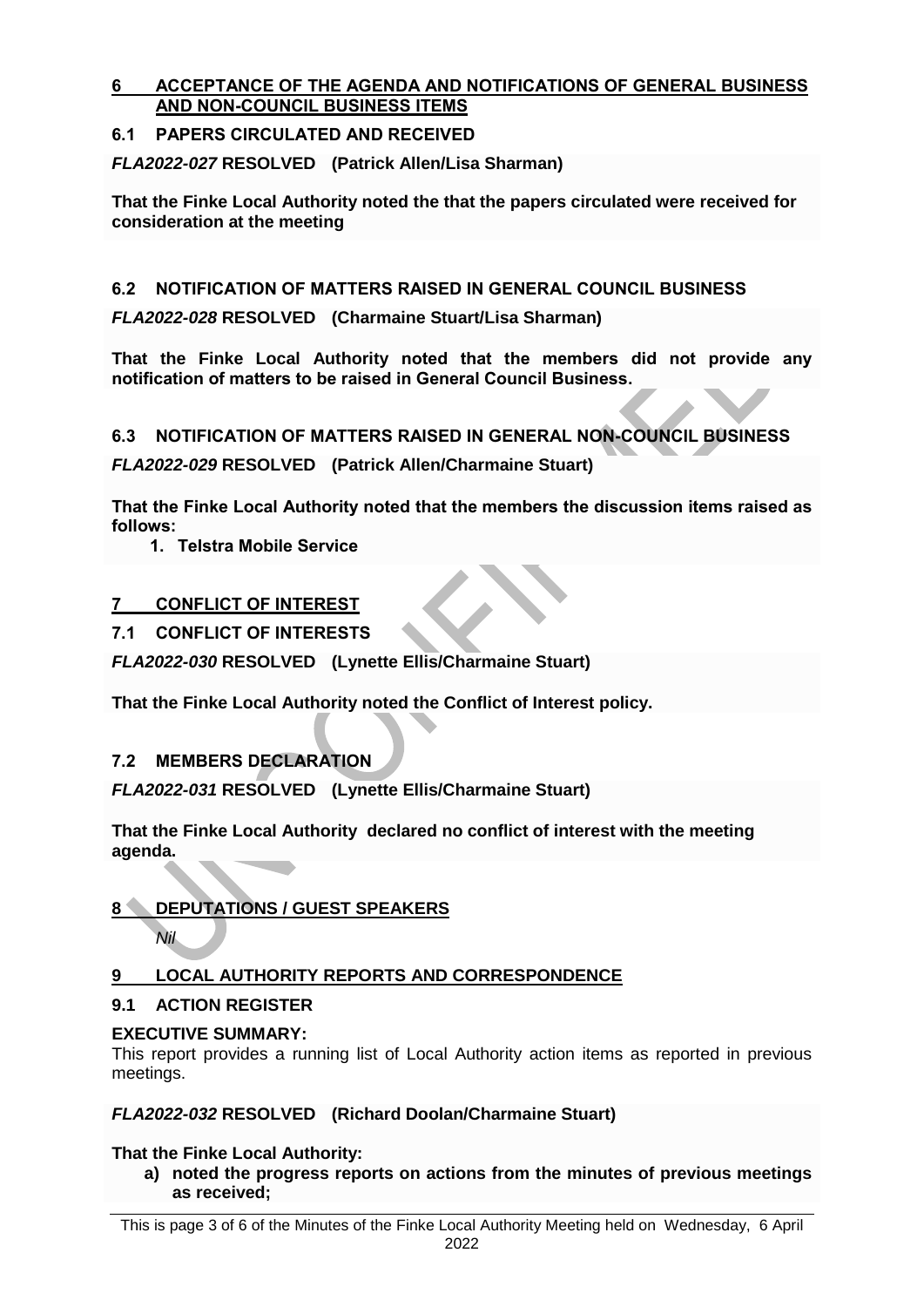- **b) kept open Relocation of Waste Management facility.**
	- **The Local Authority was advised that Technical Services staff Jake Potter and Cameron Wilson will be attending a CLC meeting to discuss a new site proposed by the Traditional Owners.**

Note: Meeting adjourned for lunch at 12:06pm and resumed at 12:32pm

# **9.2 LOCAL AUTHORITY PROJECTS**

## **EXECUTIVE SUMMARY:**

Funding for Local Authority projects is part of a grant received from The Department of Chief Minister and Cabinet *(DCM&C)* and invested in projects to benefit and improve the community.

Examples of *acceptable* purposes for expenditure include:

- Repairs and maintenance of community assets controlled or owned by the council. For example - office upgrades, fencing, solar lighting, road repairs and ablution facilities.
- Acquisition of plant and equipment directly related to local government service delivery. For example - trailers, garden maintenance equipment such as brush cutters, lawn mowers and pressure cleaners, rubbish bin enclosures /stands.
- Upgrade/enhancement of community sporting facilities. For example upgrade of community ovals, basketball courts and playgrounds, shade structures, picnic areas, seating and park furniture, tree planting and irrigation.
- Festivals or other events but must only be conducted within a council's own Local Authority area.

As part of Finke Community's 2021/2022 Project funds grant, the Department of Chief Minister and Cabinet has released an allocation of \$26,900.00 towards Community projects.

### **The unallocated funds from the 2021/2022 project grant of \$27,361.82 must be fully expended by 30 June 2023.**

*FLA2022-033* **RESOLVED (Patrick Allen/Charmaine Stuart)**

**That the Finke Local Authority:**

- **a) noted and accepted the progress of its projects and kept open:**
	- **Project 2133 – Trees around oval, noting that Geoff Meyers Nursery had advised that a quote would be sent once things had settled down for them; and**
	- **Project 2135 – Wood fire bbq**
- **b) created a new project named Fence for around Cemetery, committed \$27,361.82 and that the CSC bring quotes with fencing options to the next Local Authority meeting.**

## **9.3 DISCRETIONARY FUNDS**

### **EXECUTIVE SUMMARY:**

Each financial year, MRC grants a discretionary fund allocation of \$4,000.00 to the Local Authority.

The Local Authority decides how best to commit these funds that will benefit the Community and to improve Community development.

Discretionary Funds cannot be carried over from year to year and must be spent (with goods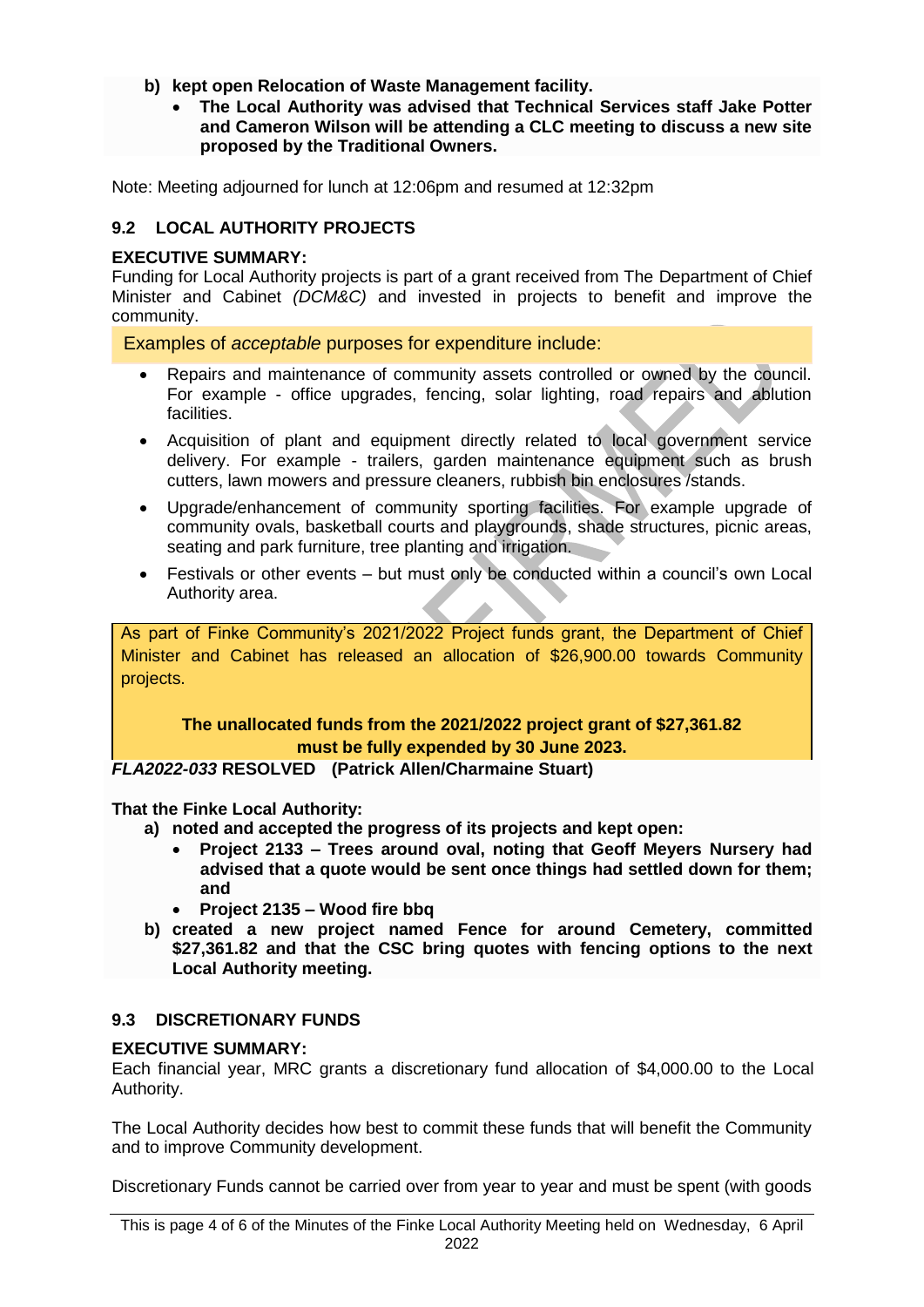received) between 1 July and 30 June.

## *FLA2022-034* **RESOLVED (Patrick Allen/Jill Doolan)**

### **That the Finke Local Authority:**

- **a) noted the spending of its 2021/2022 Discretionary funds; and**
- **b) were advised that no progress had been made towards the spending of \$4,000.00 committed to Power Cards.**

### **10 COUNCIL SERVICES REPORTS**

### **10.1 COUNCIL SERVICES COORDINATOR'S REPORT**

#### **EXECUTIVE SUMMARY:**

This report is an update of Council delivered services in Finke across the area of Local Government Service Delivery.

#### *FLA2022-035* **RESOLVED (Patrick Allen/Lisa Sharman)**

**That the Finke Local Authority noted and accepted the Council Service Delivery report.**

### **10.2 COMMUNITY SERVICES FINKE LOCAL AUTHORITY REPORT**

#### **EXECUTIVE SUMMARY:**

This report provides an update on Community Services program delivery.

### *FLA2022-036* **RESOLVED (Patrick Allen/Lynette Ellis)**

**That the Finke Local Authority noted and accepted the Community Service report.**

### **11 FINANCE AND GOVERNANCE REPORTS**

### **11.1 EXPENDITURE REPORT AS AT 28 FEBRUARY 2022**

### **EXECUTIVE SUMMARY:**

The expenditure report shows spending until 28 February 2022 in the Local Authority Community.

*FLA2022-037* **RESOLVED (Lisa Sharman/Lynette Ellis)**

**That the Finke Local Authority noted and accepted the expenditure report as at 28 February 2022.**

### **12 GENERAL BUSINESS AS RAISED AT ITEM 6.2**

#### **12.1 GENERAL BUSINESS**

#### **EXECUTIVE SUMMARY:**

Under item 6.2, members have the opportunity to raise matters of General Business that are discussed at this report.

#### *FLA2022-038* **RESOLVED (Lynette Ellis/Charmaine Stuart)**

**That the Finke Local Authority note that there were no General Business items raised at Item 6.2.**